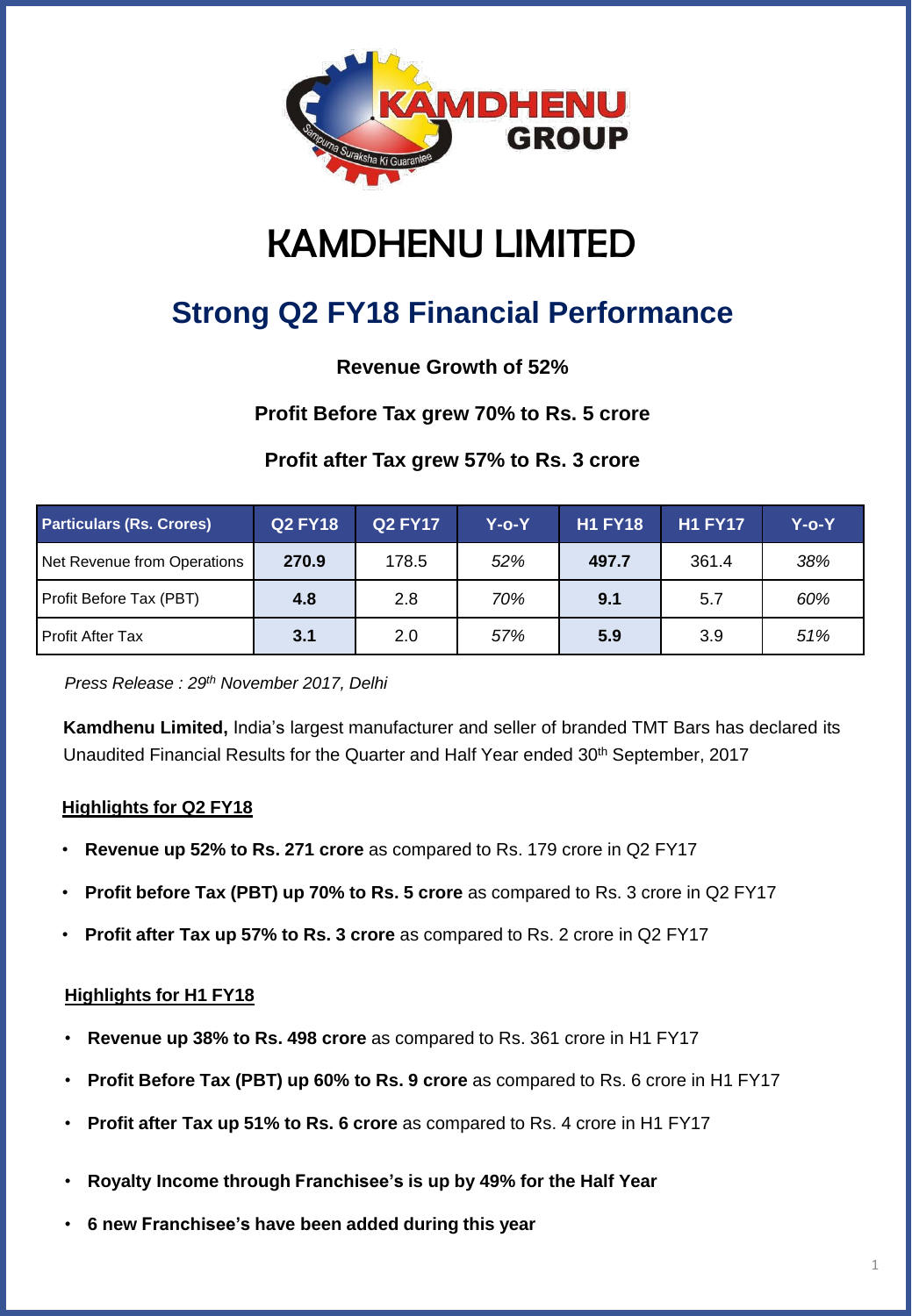

*Commenting on the results and performance, Mr. Satish Kumar Agarwal, Chairman & Managing Director said:*

*"I am delighted to announce that our Company reported Revenue of Rs. 498 crores with PBT* and PAT of Rs. 9 crores and Rs. 6 crores respectively in the first half of FY18. During the half *year we have added 6 new franchisees. Our royalty income has also increased by 49% in H1 FY18.*

*Over the years, Kamdhenu has been reporting a steady growth which reflects the success of its franchise business model. We have also taken several key growth-oriented initiatives to capitalize on industry opportunities arising out of high growth in the real estate and construction sector supported by the various steps taken by the government to achieve its Housing for All objective by 2022.*

*The second quarter was marked by the adoption of the new GST regime which is expected to spur growth prospects of all key sectors of the economy. We looked at GST readiness as an opportunity to stand out from the rest of the industry which enabled us to embrace it better than other industry verticals.*

We expect the 2<sup>nd</sup> Half of the Year to be better given that demand for building materials from real *estate and infrastructure sector remain robust and the effects of GST is likely to settle down further."*